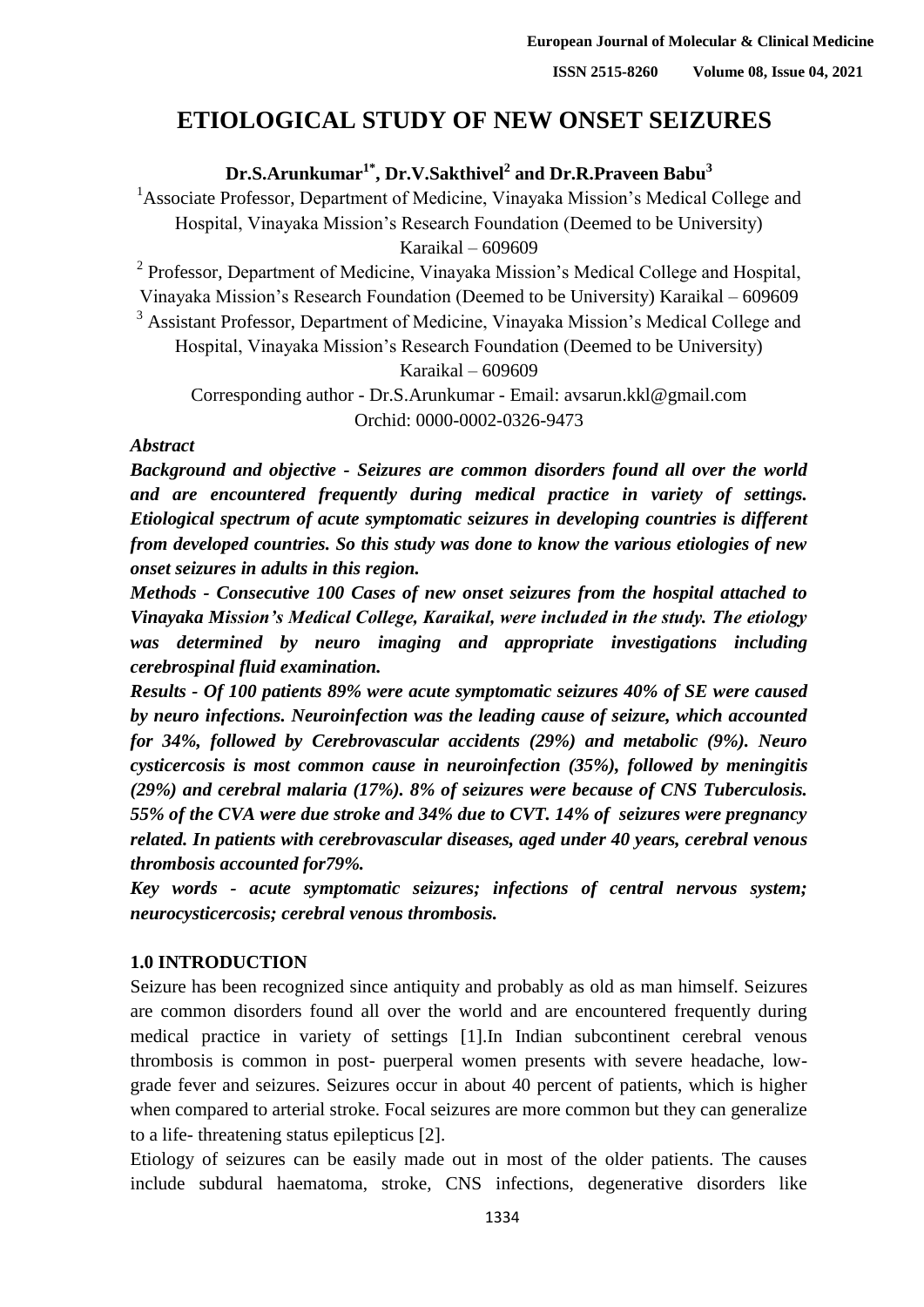45 Alzheimer's disease and malignancy which includes malignant gliomas, and brain 46 metastases. In stroke seizures occur more commonly with hemorrhagic stroke than with ischemic stroke. They also can occur with systemic metabolic conditions like uremia, hyperglycemia, hypoglycemia, hyponatremia and alcohol withdrawal [3, 4].

Seizures can be presenting feature in tubercular meningitis, which is most common type of 50 chronic meningitis in India. More than 60% of patients with intracranial tuberculoma may have seizures. So this study is done to know the various etiologies of new onset seizures in 52 adults in this region. With the advent of modern technologies like CT scan, MRI and CSF serology for infection like viral, tubercular, neurocysticercosis, the diagnosis of seizure has become more accurate and has completely changed the course of management 55 [5,6].Hence the present study was designed to study the etiology of new onset seizures.

## 57 **2.0 MATERIALS AND METHODS**

#### 58 **2.1. Source of data**

59 100 patients admitted with new onset seizures from the hospital attached to Vinayaka Mission's Medical College, Karaikal, who fulfilled the inclusion and exclusion criteria as mentioned below.

## 62 **2.2. Methods of collection of data**

Patients presenting with history of seizures were included in the study. Patient and eyewitness were interviewed regarding history, and clinical examination was done as mentioned inproforma.

## 66 **2.3. Investigations Done**

The investigationsincluded haemoglobin level, total count, differential count, ESR, urine routine, blood urea, serum creatinine, blood glucose levels, liver function test and 69 estimation of serum electrolytes like sodium, potassium, and calcium.Special investigations like lumbar puncture, serological tests, CT scan brain, EEG were done in selected cases [7, 8].

## 72 **2.4. Statistical method and software**

The collected data was analyzed using the computer programme Statistical Package for Social Sciences (SPSS 11.0) and Systat 8.0. Microsoft word and Excel have been used to 75 generate graphs tables etc. Descriptive analysis was used to compute percentage, to calculate Mean and Standard deviation [9,10].

## 77 **3.0. RESULTS**

In the present study patient's age ranged from 17 years to 80 years, with Mean of 40.51 years. Majority of patients were in the age group of 21-30 years ( $n = 28$ , 28%) followed by 41-50 years ( $n = 19$ , 19%).78% 0f the patients were in the 2nd-5th decade.12% 0f the patients were in the age group of  $>60$  years.Out 100 patients 55 were males and 45 were females, with male to female ratio of 1.22: 1.0. Majority of males were in 5th decade and females were in  $3<sup>rd</sup>$  decade.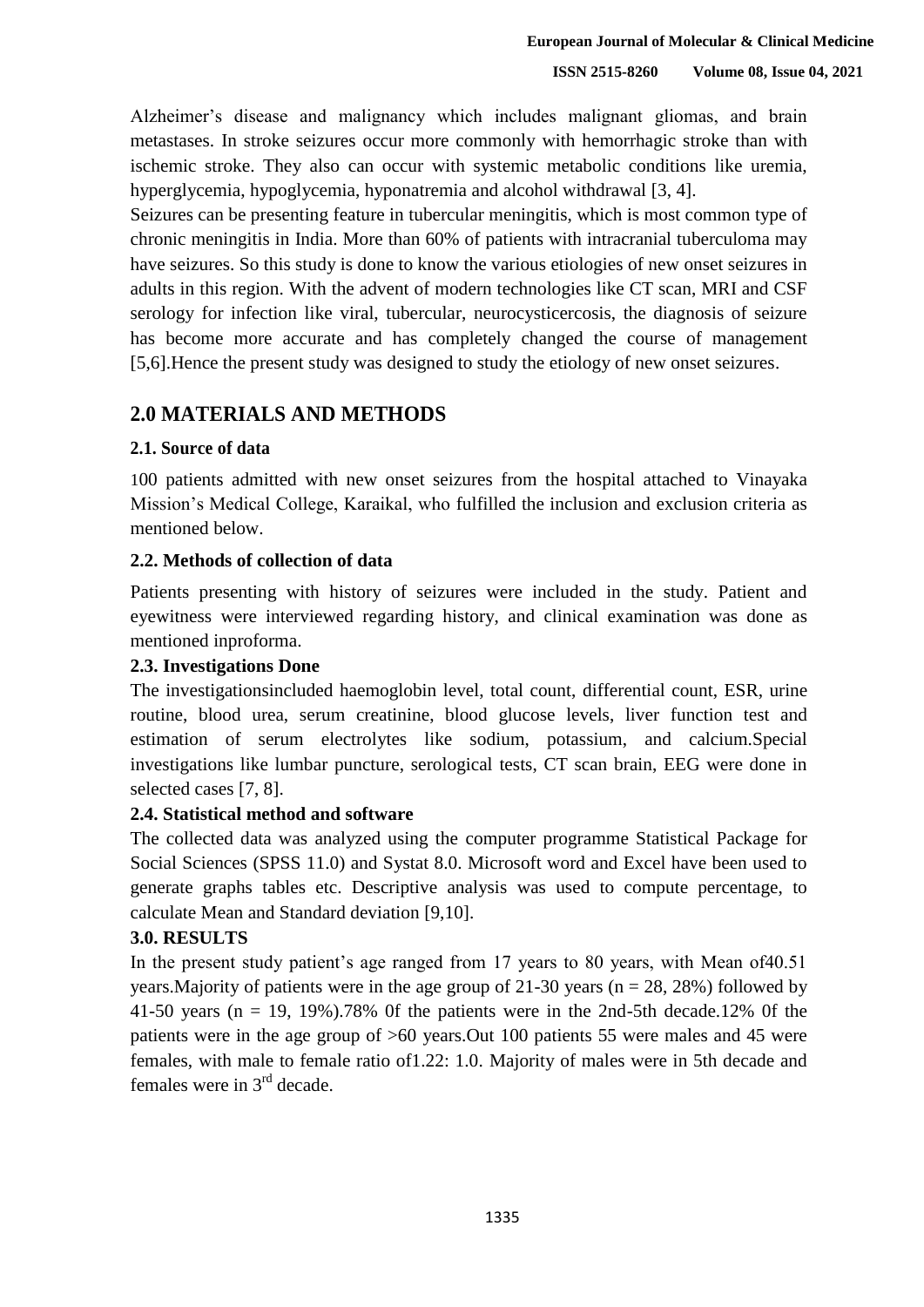

85 **Figure 1: Age in years in comparison with sex**

#### 86 **3.1. Distribution of etiologies in patients with seizures**

Neuroinfection is leading cause of seizure, which accounted for 34%, followed by 88 Cerebrovascular accidents (29%) and metabolic (9%). In 9% of patients cause is idiopathic (cryptogenic). Among Neuroinfection (n=34). Majority of seizures were because of Neurocysticercosis accounted for 35% followed by meningitis 29% and cerebral malaria 17%. Among Cerebrovascular accidents (n=29). Stroke accounted for 55% (Infarct-10, Haemorrhage-6), followed by cerebral venous thrombosis 34%. 14% of seizures were pregnancy related. (CVT-11 + Elcampsia-3). In metabolic seizures (n=9) 55% were because of hypoglycaemia.

| <b>Etiologies</b>            | <b>Number</b><br>$(n=100)$ | $\frac{0}{0}$ |
|------------------------------|----------------------------|---------------|
| 1.Neuroinfection             | 34                         | <b>34.0</b>   |
| Meningitis                   | 10                         | 10.0          |
| Meningoencephalitis          | 3                          | 3.0           |
| Neurocysticercosis (NCC)     | 12                         | 12.0          |
| Cerebral malaria             | 6                          | 6.0           |
| Tuberculoma                  | 3                          | 3.0           |
| 2. Cerebrovascular accidents | 29                         | <b>29.0</b>   |
| Infarct                      | 10                         | 10.0          |
| Haemorrhage                  | 6                          | 6.0           |
| Cerebral venous thrombosis   | 11                         | 11.0          |
| SAH                          |                            | 1.0           |
| Subdural haemorrhage         |                            | 1.0           |
| 3.Idiopathic                 | 9                          | 9.0           |

96 **Table 1 - Distribution of etiologies in patients with seizures**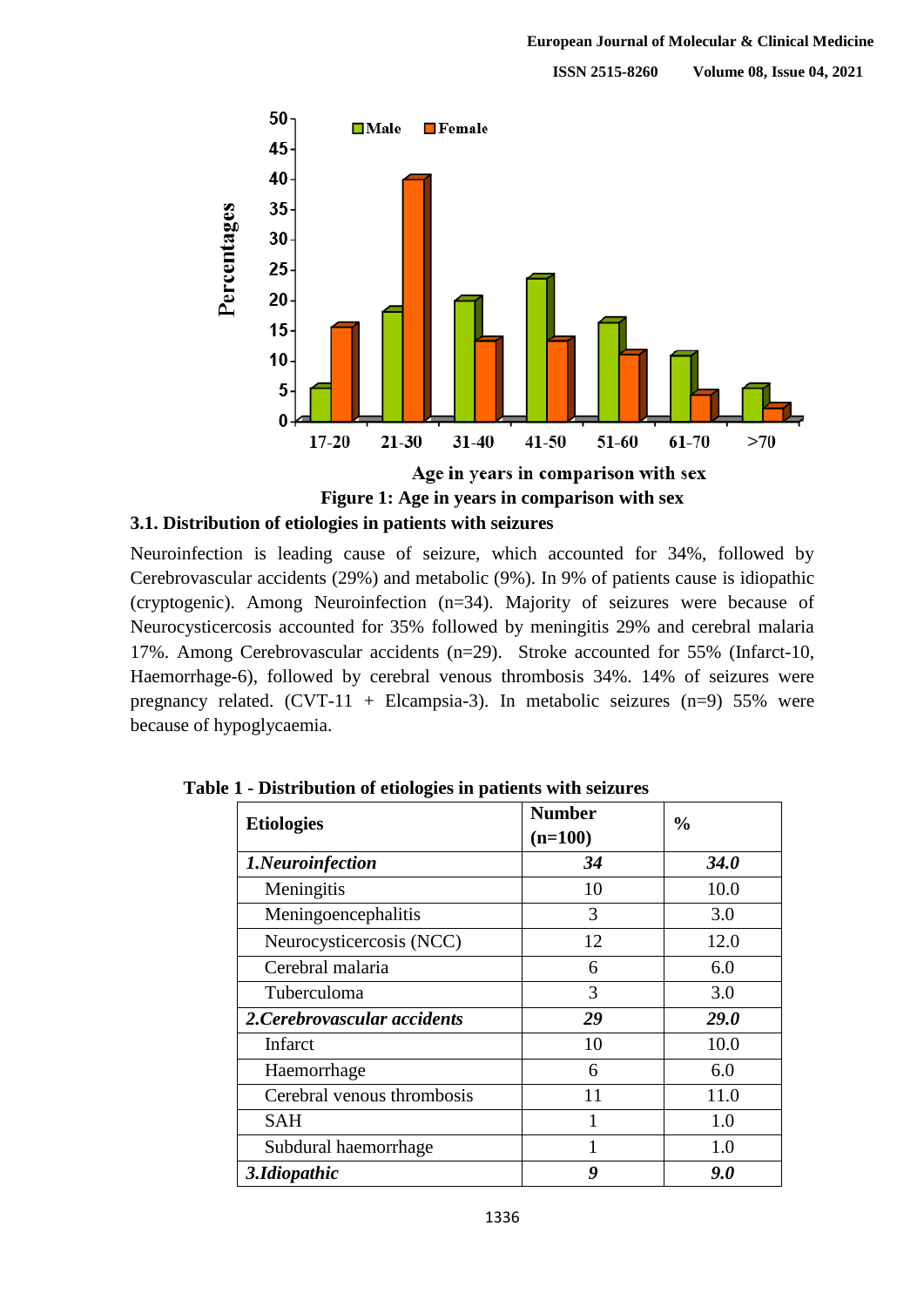| <b>ISSN 2515-8260</b> | <b>Volume 08, Issue 04, 2021</b> |
|-----------------------|----------------------------------|
|                       |                                  |

| 4.Metabolic                      | 9                           | 9.0 |  |  |
|----------------------------------|-----------------------------|-----|--|--|
| Hypoglycaemia                    | 5                           | 5.0 |  |  |
| Hyperglycaemia                   | 1                           | 1.0 |  |  |
| Hypocalcaemia                    | 1                           | 1.0 |  |  |
| Hyponatraemia                    | $\overline{2}$              | 2.0 |  |  |
| 5.Tumor                          | 6                           | 6.0 |  |  |
| Meningioma                       | 1                           | 1.0 |  |  |
| Glioma                           | $\overline{2}$              | 2.0 |  |  |
| Secondaries                      | 1                           | 1.0 |  |  |
| Glioblastoma                     | $\overline{2}$              | 2.0 |  |  |
| 6.Miscellaneous                  | 6                           | 6.0 |  |  |
| A-V malformations                | $\overline{2}$              | 2.0 |  |  |
| Post dialysis                    | 1                           | 1.0 |  |  |
| Alcohol withdrawal               | 3                           | 3.0 |  |  |
| 7.Poisoning                      | $\overline{\boldsymbol{4}}$ | 4.0 |  |  |
| OP compound                      | $\overline{2}$              | 2.0 |  |  |
| Strychnine                       | 1                           | 1.0 |  |  |
| <b>Yellow oleander Poisoning</b> | 1                           | 1.0 |  |  |
| 8.Elcampsia                      | 3                           | 3.0 |  |  |

#### 98 **3.2. Distribution of various etiologies**

Majority of seizures were because of neuroinfection 38.2%, followed by CVA 20%, 100 Idiopathic 12.7%, and metabolic 10.9%. 62 % of Neuroinfection seizures accounted for 101 38% of seizures in males. 38% of CVA seizures accounted for 20% of seizures in males. 102 77% of Idiopathic seizures accounted for 12.7% of seizures in males. 66% of metabolic 103 abnormality accounted for 10.9% of seizures in males. 100% of the seizures due to Alcohol withdrawal occurred in males (all occurred in males). Among CVA  $(n=11)$ . Majority of seizures were because of infarct 63.3%, followed by haemorrhage 27.2. In females (n=45), Majority of seizures were because of CVA 40% (18), followed by neuroinfection 28.9% (13), poisoning 8.9% (4), metabolic 6.7% (3), and eclampsia 6.7% 108 (3). 62% of the seizures due to CVA occurred in females. 38% of the seizures due to Neuroinfection occurred in females. 100% of the seizures due to Poisoning occurred in females (all occurred in females). Among CVA ( $n=18$ ), Majority of seizures were because of CVT 61% (11), followed by infarct 16% (3) and haemorrhage 16% (3). All the seizures due to CVT occurred in females, and all were postpartum. 31% of seizures were pregnancy related.

#### 114 **3.4. Etiologies according to sex distribution**

In males (n=55), majority of seizures were because of neuroinfection  $38.2\%$  (21), followed by CVA 20% (11), Idiopathic 12.7% (7), and metabolic 10.9% (6).62 % of Neuroinfection seizures accounted for 38% of seizures in males. 38% of CVA seizures accounted for 20% of seizures in males.77% of Idiopathic seizures accounted for 12.7% of seizures in males. 66% of metabolic abnormality accounted for 10.9% of seizures in 120 males.100% of the seizures due to Alcohol withdrawal occurred in males (all occurred in males). Among CVA (n=11), Majority of seizures were because of infarct 63.3% (7),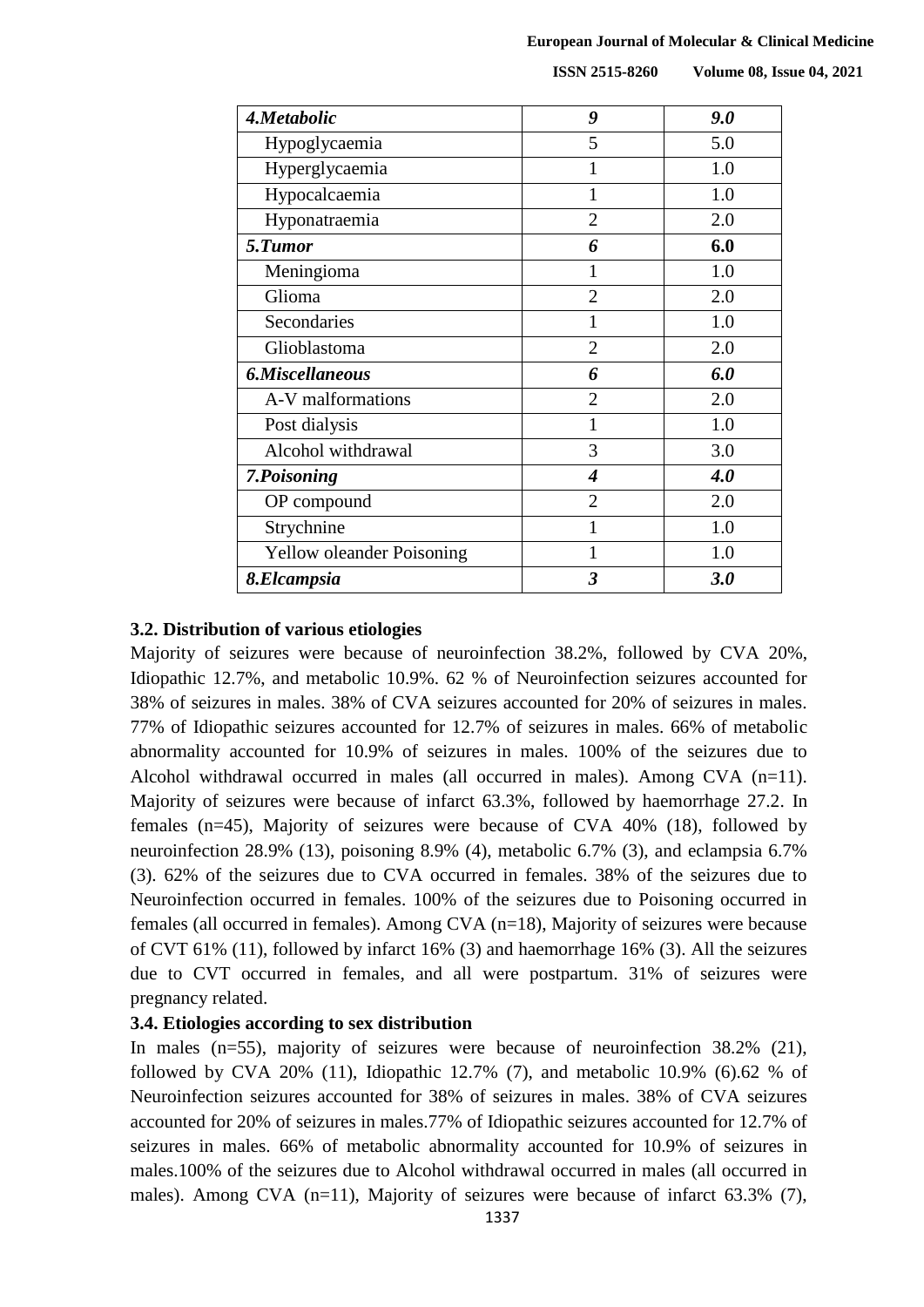followed by hemorrhage  $27.2\%$  (3). In females (n=45), Majority of seizures were because of CVA 40% (18), followed by neuroinfection 28.9% (13), poisoning 8.9% (4), metabolic 6.7% (3), and eclampsia 6.7% (3). 62% of the seizures due to CVA occurred in females. 125 38% of the seizures due to Neuroinfection occurred in females. 100% of the seizures due to Poisoning occurred in females (all occurred in females). Among CVA  $(n=18)$ , Majority of seizures were because of CVT 61% (11), followed by infarct 16% (3) and haemorrhage 16% (3).All the seizures due to CVT occurred in females, and all were postpartum. 31% of seizures were pregnancy related.

|                  | <b>Male</b><br>$(n=55)$ |                                 | <b>Female</b><br>$(n=45)$ |                                   | <b>Total</b><br>$(n=100)$ |               |  |
|------------------|-------------------------|---------------------------------|---------------------------|-----------------------------------|---------------------------|---------------|--|
| <b>Etiology</b>  | N <sub>0</sub>          | $\frac{0}{0}$<br>among<br>males | N <sub>0</sub>            | $\frac{0}{0}$<br>among<br>females | N <sub>0</sub>            | $\frac{0}{0}$ |  |
| 1.Neroinfection  | 21                      | 38.2                            | 13                        | 28.9                              | 34                        | 34.0          |  |
| 2.CVA            | 11                      | 20.0                            | 18                        | 40.0                              | 29                        | 29.0          |  |
| Infarct          | 7                       |                                 | 3                         |                                   |                           |               |  |
| Haemorrhage      | 3                       |                                 | $\overline{3}$            |                                   |                           |               |  |
| <b>CVT</b>       | $\overline{0}$          |                                 | 11                        |                                   |                           |               |  |
| <b>SAH</b>       | $\overline{0}$          |                                 | $\mathbf{1}$              |                                   |                           |               |  |
| <b>SDH</b>       | $\mathbf{1}$            |                                 | $\overline{0}$            |                                   |                           |               |  |
| 3. Idiopathic    | $\overline{7}$          | 12.7                            | $\overline{2}$            | 4.4                               | 9                         | 9.0           |  |
| 4. Metabolic     | 6                       | 10.9                            | 3                         | 6.7                               | 9                         | 9.0           |  |
| 5.Tumor          | $\overline{4}$          | 7.3                             | $\overline{2}$            | 4.4                               | 6                         | 6.0           |  |
| 6. Miscellaneous | 6                       | 10.9                            | $\overline{0}$            | $\overline{\phantom{0}}$          | 6                         | 6.0           |  |
| 7. Poisoning     | $\overline{0}$          | $\overline{\phantom{a}}$        | $\overline{4}$            | 8.9                               | 4                         | 4.0           |  |
| 8. Eclampsia     | $\overline{0}$          | $\overline{\phantom{0}}$        | 3                         | 6.7                               | 3                         | 3.0           |  |

130 **Table 2- Etiologies according to sex distribution**

## 132 **3.5. Association for etiology and type of seizures**

 $133$  GTCS (n=63) is the most common seizure. The M.C cause for GTCS is Neuroinfection  $(40\%)$ , followed by CVA  $(23\%)$  and Idiopathic  $(13\%)$ . 59% of PSSG is caused by CVA. 135 47% is caused by space occupying lesion. 8% of seizures were SE. M.C cause is neuroinfection (38%). 3% of seizures were CPS. All causes are space occupying lesions. 137 1 patient had EPC due to Hypocalcaemia. Most of neuroinfection patients presented with GTCS (73%). 51% of CVA patients presented with GTCS followed by PSSG (34%). 139 56% of metabolic seizures were GTCS. All patients of poisoning presented with GTCS. 89% of idiopathic seizures were GTCS.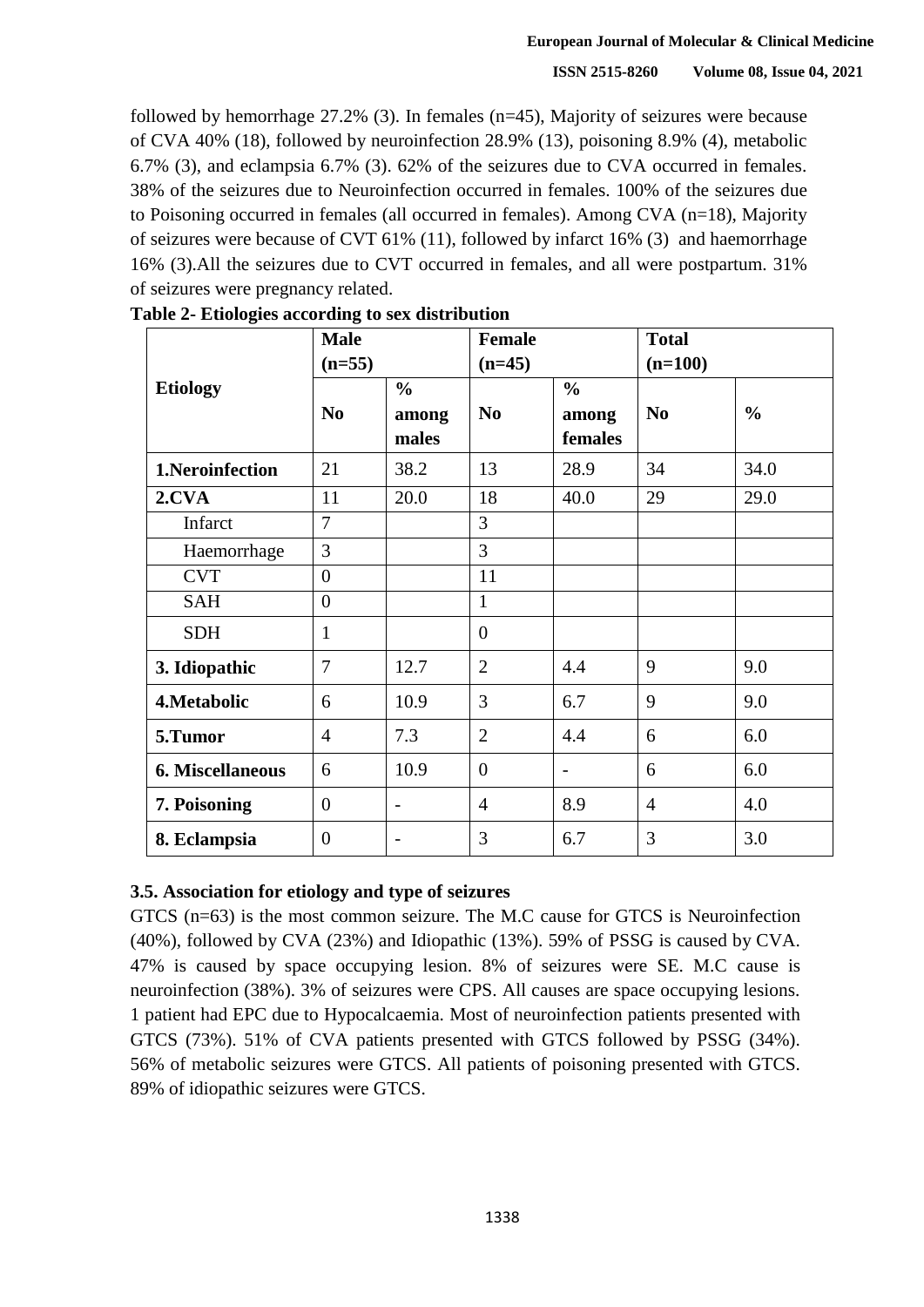|                  | <b>Type of seizures</b> |                          |                |                          |                          |                          |                |
|------------------|-------------------------|--------------------------|----------------|--------------------------|--------------------------|--------------------------|----------------|
| <b>Etiology</b>  | <b>GTCS</b>             | <b>PSSG</b>              | <b>SE</b>      | <b>SPS</b>               | <b>CPS</b>               | PC                       | <b>Total</b>   |
| 1.Neroinfection  | 25                      | 3                        | 3              | $\overline{2}$           | $\mathbf{1}$             | $\blacksquare$           | 34             |
| NCC              | 6                       | 3                        | $\overline{2}$ |                          | $\mathbf{1}$             |                          |                |
| Tuberculoma      | $\overline{2}$          |                          |                | $\mathbf{1}$             |                          |                          |                |
| Others           | 17                      |                          |                | $\mathbf{1}$             |                          |                          |                |
| 2.CVA            | 15                      | 10                       | $\overline{a}$ | $\overline{4}$           | $\overline{\phantom{a}}$ | $\overline{\phantom{a}}$ | 29             |
| <b>CVT</b>       | $\overline{7}$          | 3                        |                | $\mathbf{1}$             |                          |                          |                |
| <b>INFARCT</b>   | $\overline{4}$          | $\overline{4}$           |                |                          |                          |                          |                |
| Haemorrhage      | $\mathfrak{Z}$          | $\overline{2}$           |                |                          |                          |                          |                |
| Tuberculoma      | $\overline{2}$          |                          |                | $\mathbf{1}$             |                          |                          |                |
| Others           | 17                      |                          |                | $\mathbf{1}$             |                          |                          |                |
| 3. Idiopathic    | 8                       | $\overline{\phantom{a}}$ | $\mathbf{1}$   | $\overline{\phantom{a}}$ | $\blacksquare$           | $\overline{\phantom{m}}$ | 9              |
| 4. Metabolic     | 5                       | $\mathbf{1}$             | $\mathbf{1}$   | $\mathbf{1}$             | $\blacksquare$           | $\mathbf{1}$             | 9              |
| 5.Tumor          | $\mathbf{1}$            | 3                        | $\overline{a}$ | 1                        | $\mathbf{1}$             | $\overline{\phantom{m}}$ | 6              |
| 6. Miscellaneous | $\overline{4}$          | $\overline{\phantom{0}}$ | 1              | $\overline{\phantom{0}}$ | $\mathbf{1}$             | $\overline{a}$           | 6              |
| 7. Poisoning     | 3                       | $\overline{\phantom{0}}$ | $\mathbf{1}$   | $\overline{\phantom{0}}$ | $\overline{\phantom{a}}$ |                          | $\overline{4}$ |
| 8. Eclampsia     | $\overline{2}$          | $\overline{a}$           | 1              | $\overline{\phantom{0}}$ | $\overline{\phantom{0}}$ | $\overline{a}$           | 3              |
| <b>Total</b>     | 63                      | 17                       | 8              | 8                        | 3                        | $\mathbf{1}$             | 100            |

145 **Table – 3 Association for etiology and type of seizures**

#### 148 **4.0. DISCUSSION**

Seizures are common disorders found all over the world and are encountered frequently during medical practice in variety of settings.Presently CNS infections like malaria, meningitis, tuberculosis, HIV, neurocysticercos is account for significant number of cases in developing countries. Since these infections vary from region to region; 153 etiology of seizure may also vary from region to region. In Indian subcontinent cerebral venous thrombosis is common in post-puerperal women presents with severe headache, low-grade fever and seizures. Single small enhancing CT lesions are frequently reported from India. Etiological spectrum of seizures in developing countries is different from developed countries. So this study on "seizures" was done to know the various etiologies of new onset seizures in adults in this region. The present study "Etiological study of new onset seizures" was carried out in the hospital attached to Vinayaka Mission's Medical 160 College, Karaikal.One hundred cases of new onset seizures were selected as per the criteria mentioned in the materials and methods. The observations are compared with the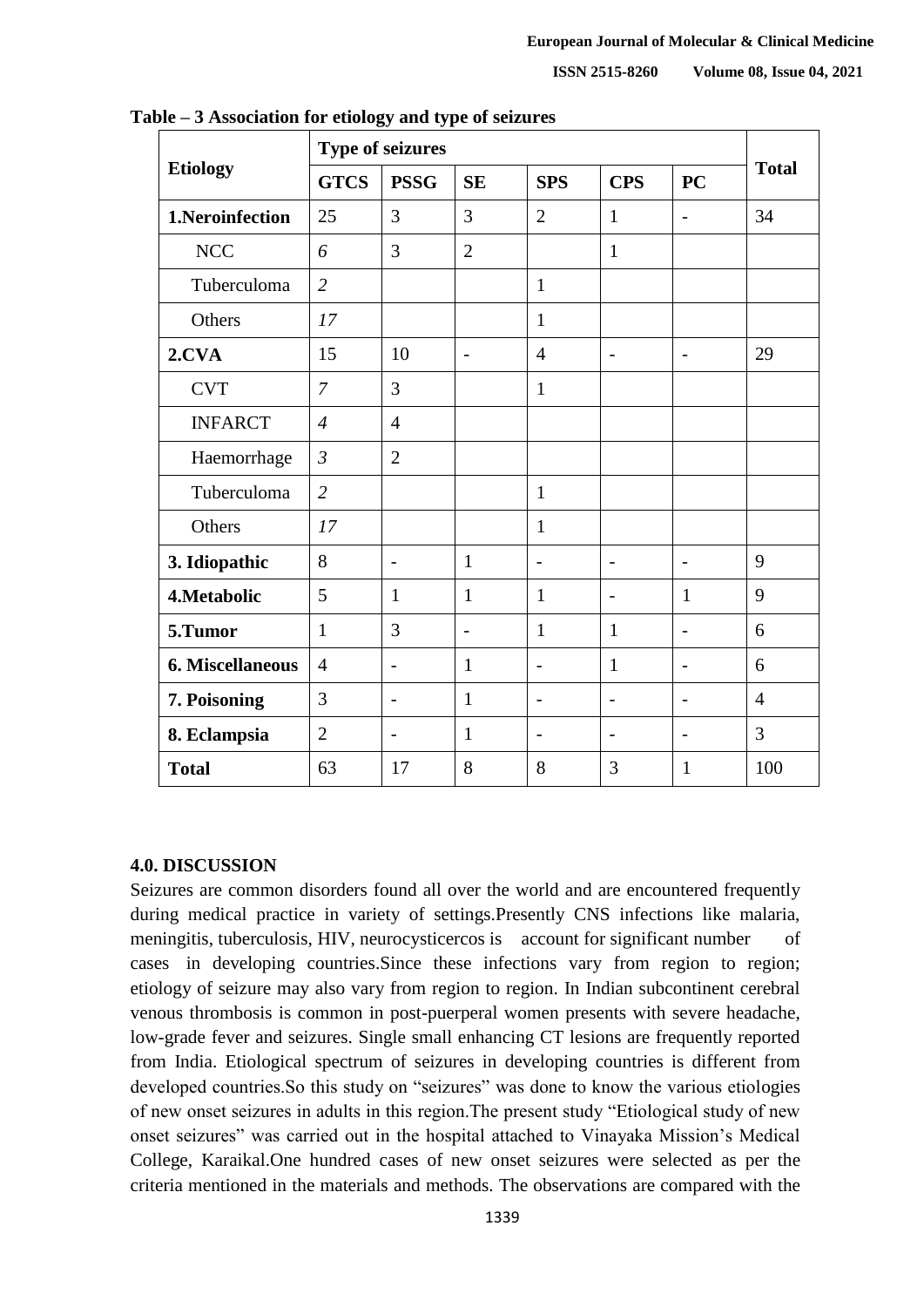162 studies done by others on the same subject [10, 11].Etiological spectrum of seizures in different age group was significantly different in our study, when compared to Hauseret *al.*, study. Seizures due to Neuroinfection were leading cause in age group of 15-35 years 165 and 35-64 years in our study, whereas alcohol related seizure in Hauser*et al*., study. Seizures due to CVA occurred in 30% of patient in age group of 15-35 years because all the Cerebrovascular accidents were because of postpartum cerebral venous thrombosis which occurred in 2nd and 3rd decade [12, 13].

#### 169 **5.0 Conclusion**

From the present study "Etiological study of new onset seizures" the following conclusions were made. 89% of seizures were acute symptomatic seizures in which underlying etiologies can be made. Majority of seizures occurred in patients  $<$  50 years. 173 Etiological spectrum of seizures were varied and included neuroinfection, CVA, Tumour, Metabolic, poisoning and alcohol withdrawal. Neuroinfection and Cerebrovascular accidents accounted for significant number of seizures in all the age groups. 176 Neurocysticercosis is most common cause in Neuroinfection. Cerebral venous thrombosis is an important cause of acute symptomatic seizures among young patients with cerebrovascular diseases.

#### **Funding**

This research did not receive any specific grant from funding agencies in the public, commercial, or not-for-profit sectors.

## 182 **Conflicts of interest**

The authors have no potential conflicts of interest to disclose.

### 184 **References**

1. Murthy JMK, Yangala R. Acute symptomatic seizures — incidence and etiological spectrum: a hospital-based study from South India. Seizure 1999;8:162-165.

2. Thussu A, Arora A, Prabhakar S, Lal V, Sawhney IM. Acute symptomatic seizures due to single CT lesions: how long to treat with antiepileptic drugs?. Neurol India 2002; 50:141-4.

3. Prakash C, Bansal BC. Cerebral Venous Thrombosis. J Indian Acad Clin Med 2000; 5:55-61.

4. Jan Stam. Thrombosis of the Cerebral Veins and Sinus. N Engl J Med 2005; 193 352:1791-8.

5. Lourdes V, Linda M. Seizure Disorders in Elderly. Am Fam Physician 2003; 67:325-332.

196 6. Bladin, Christopher F, Alexandrov, Andrei V, Bellavance, Andre et al. Seizures After Stroke: A Prospective Multicenter Study. Arch Neurol.2000;57:1617-1622.

7. WHO, Epilepsy: historical overview. Available at: [http://www.who.int/mediacentre/factsheets/fs168/en/. A](http://www.who.int/mediacentre/factsheets/fs168/en/)ccessed August2007.

> 8. Hounsfield GN. Computerized tranverse axial scanning: Description of system. Br J Radiol 1976; 46:1016.

> 9. Daniel HL. Seizures and Epilepsy. In: Kasper DL, Brawnwald E, Fauci AS, Hauser SL, Lango DL, Jameson JL (eds). Harrison's principles of internal medicine,  $16<sup>th</sup>$  ed. 204 New York, McGraw-Hill, 2005, Vol.2; 348: p2357-2371.

10. Carl WB, Martha JM, Timothy AP. Epilepsy. In: Lewis PR (ed). Merritt s